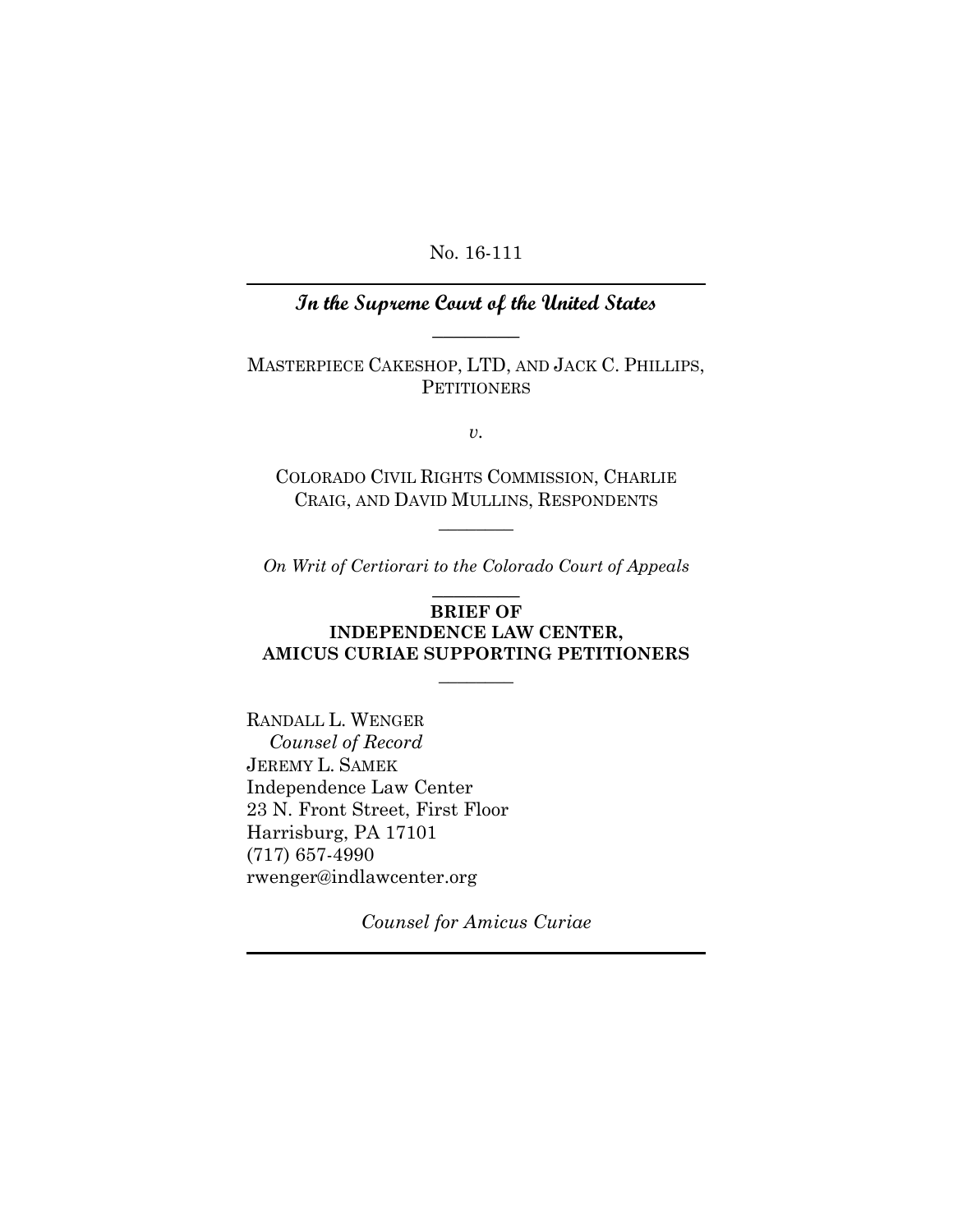# **QUESTION PRESENTED**

Whether applying Colorado's public-accommodation law to compel artists to create expression that violates their sincerely held religious beliefs about marriage violates the Free Speech or Free Exercise Clauses of the First Amendment.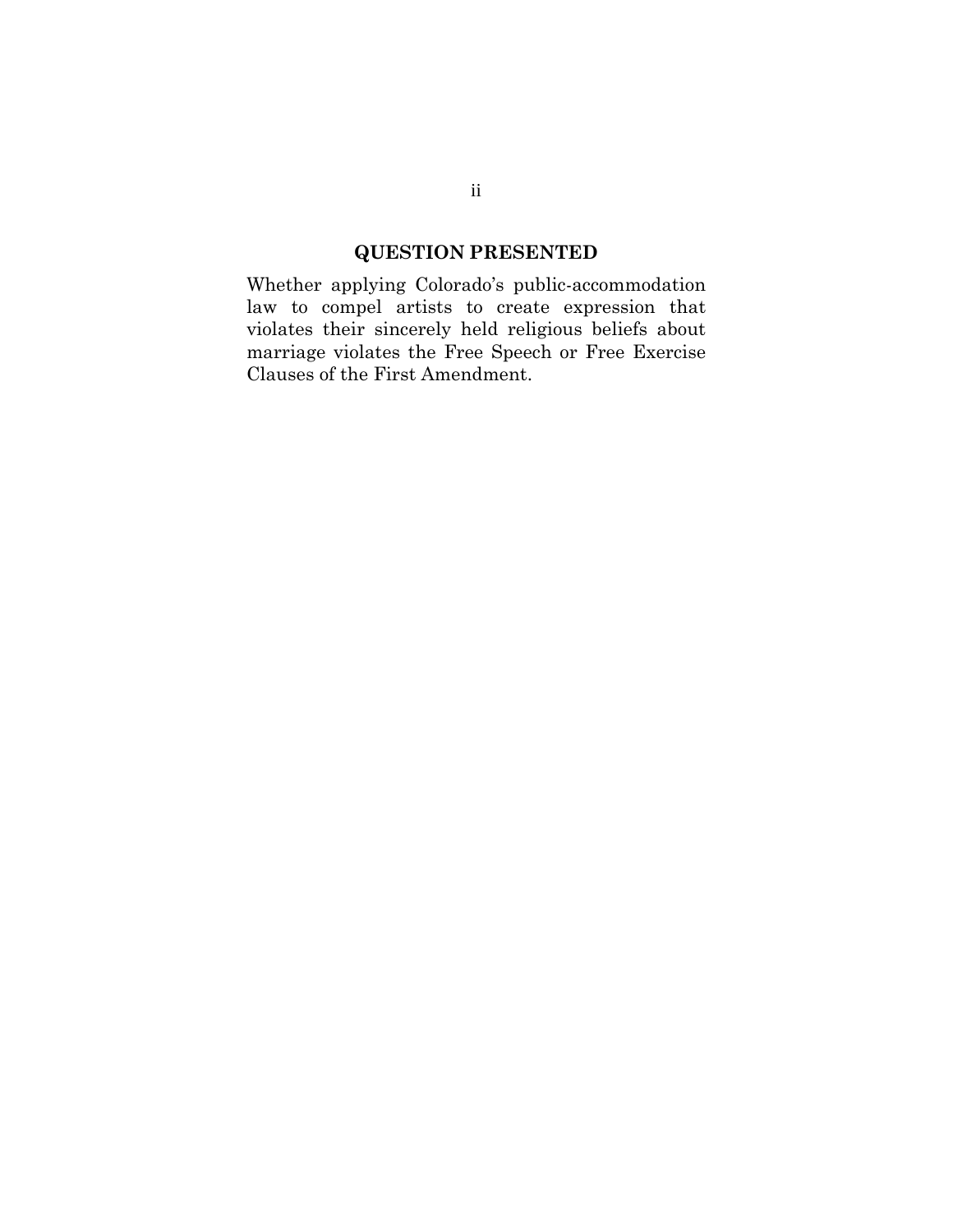# **TABLE OF CONTENTS**

| INTEREST OF AMICUS CURIAE  1                                                                                                                                                                                                                                                                            |
|---------------------------------------------------------------------------------------------------------------------------------------------------------------------------------------------------------------------------------------------------------------------------------------------------------|
|                                                                                                                                                                                                                                                                                                         |
|                                                                                                                                                                                                                                                                                                         |
|                                                                                                                                                                                                                                                                                                         |
| This Court's precedent and the nation's<br>$\mathbf{L}$<br>traditions demonstrate that one of the<br>core functions of the First Amendment<br>is to guard against government<br>marginalization and silencing of<br>unpopular expressions of conscience3<br>II.<br>The contrast between the Gobitis and |
| <i>Barnette</i> decisions confirm the<br>centrality of dissent to First<br>Amendment protections and the health                                                                                                                                                                                         |
| This Court should use this opinion to<br>HI.<br>teach the importance of protecting<br>minority views rather than punishing                                                                                                                                                                              |
|                                                                                                                                                                                                                                                                                                         |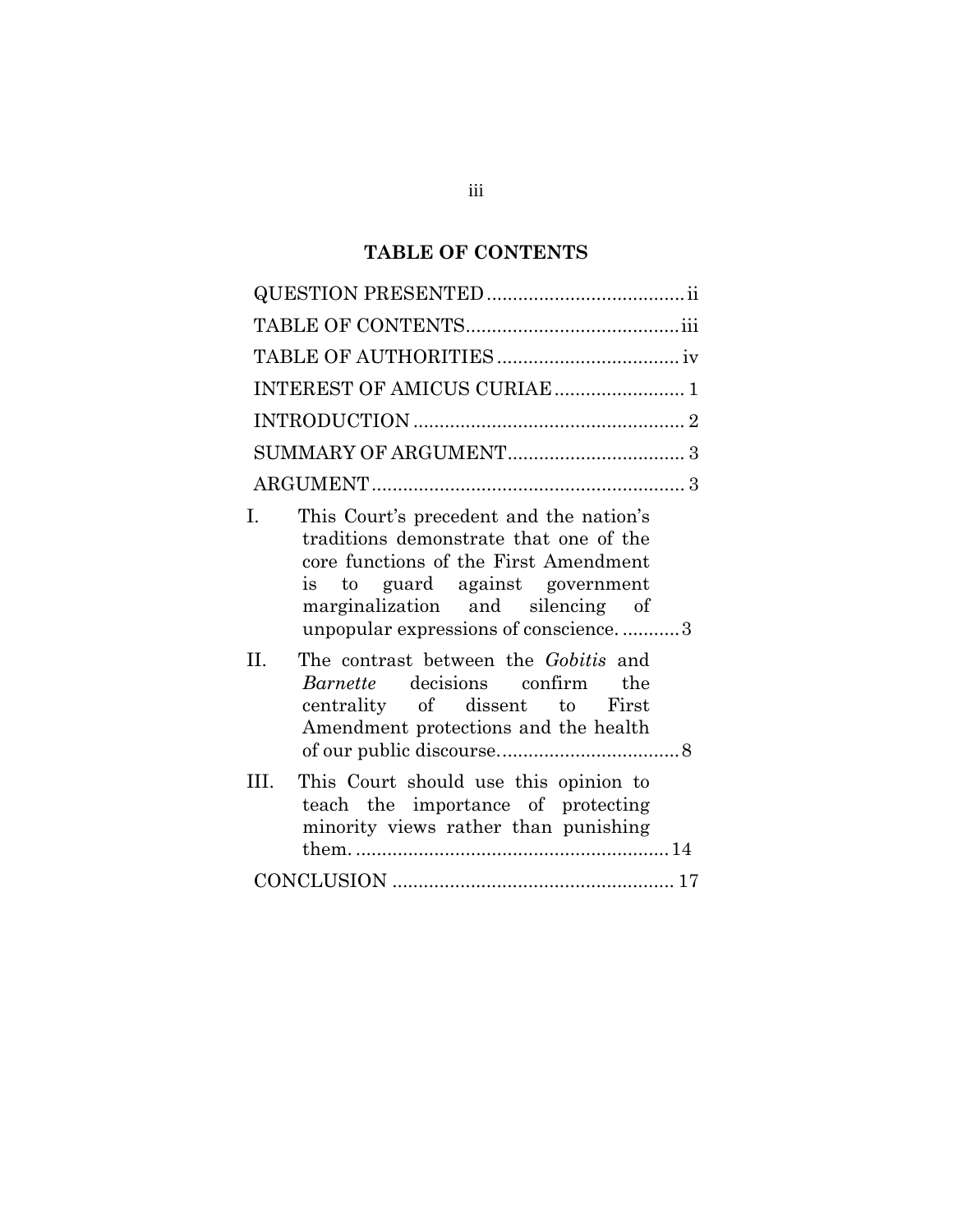### **TABLE OF AUTHORITIES**

### **Cases**

| Gobitis v. Minersville Sch. Dist.,      |
|-----------------------------------------|
| Minersville Sch. Dist. v. Gobitis,      |
| Minersville Sch. Dist. v. Gobitis,      |
| Obergefell v. Hodges,                   |
| West Virginia Bd. of Educ. v. Barnette, |
|                                         |

#### **Statutes**

| Act of June 14, 1954, |  |
|-----------------------|--|
| Act of June 22, 1942, |  |

Selective Training and Service Act of 1940, Pub. L. No. 76-783, 54 Stat. 885 .......................... 11

# **Secondary Sources**

Frederick Douglass, "West India Emancipation", speech delivered at Canandaigua, New York (August 4, 1857),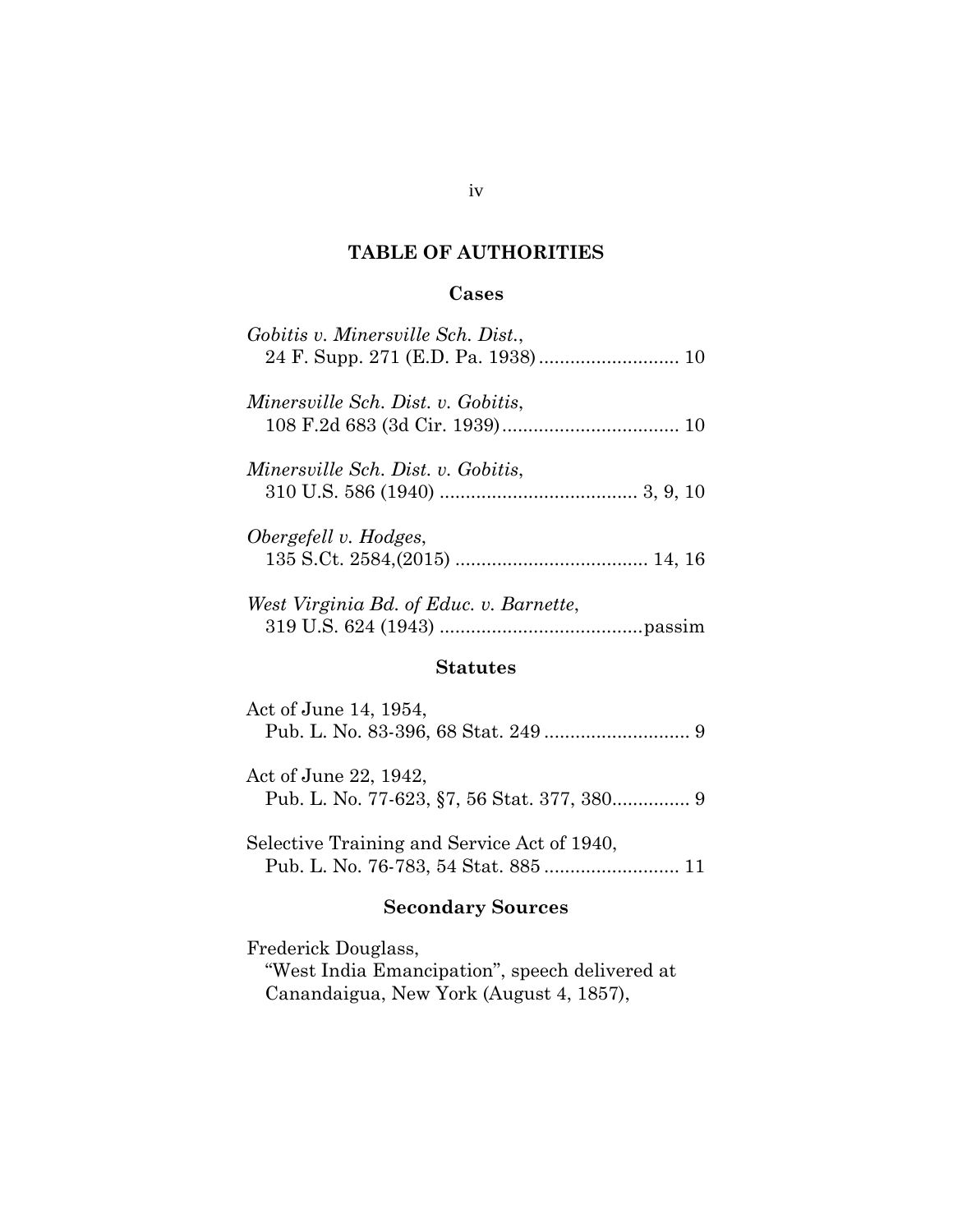reported in Philip S. Foner, ed., 2 *The Life and Writings of Frederick Douglass* 437 (1950)............ 7

| Dwight D. Eisenhower,<br>speech at Columbia University's bicentennial,<br>May 31 1954, 524<br>Public papers of the Presidents of the United |
|---------------------------------------------------------------------------------------------------------------------------------------------|
|                                                                                                                                             |
| Richard J. Ellis,                                                                                                                           |
| To the Flag: The Unlikely History of the Pledge                                                                                             |
|                                                                                                                                             |
| Learned Hand,                                                                                                                               |
| Oliver Wendell Holmes lecture delivered at                                                                                                  |
| Harvard (1958), quoted in J. Jeffery Auer,                                                                                                  |
|                                                                                                                                             |
| Andrew Koppelman,                                                                                                                           |
| "Gay Rights, Religious Accommodations,                                                                                                      |
| and the Purposes of Antidiscrimination Law,"                                                                                                |
|                                                                                                                                             |
| James Madison,                                                                                                                              |
| "Memorial and Remonstrance,"                                                                                                                |
| June 20, 1785 in Jack Rakove ed.,                                                                                                           |
| James Madison: Writings 30 (1999)  4                                                                                                        |
| Shawn Francis Peters,                                                                                                                       |
| Judging Jehovah's Witnesses: Religious                                                                                                      |
| Persecution and the Dawn of the Rights                                                                                                      |
|                                                                                                                                             |
| Stephen Prothero,                                                                                                                           |
| God is Not One: The Eight Rival Religions                                                                                                   |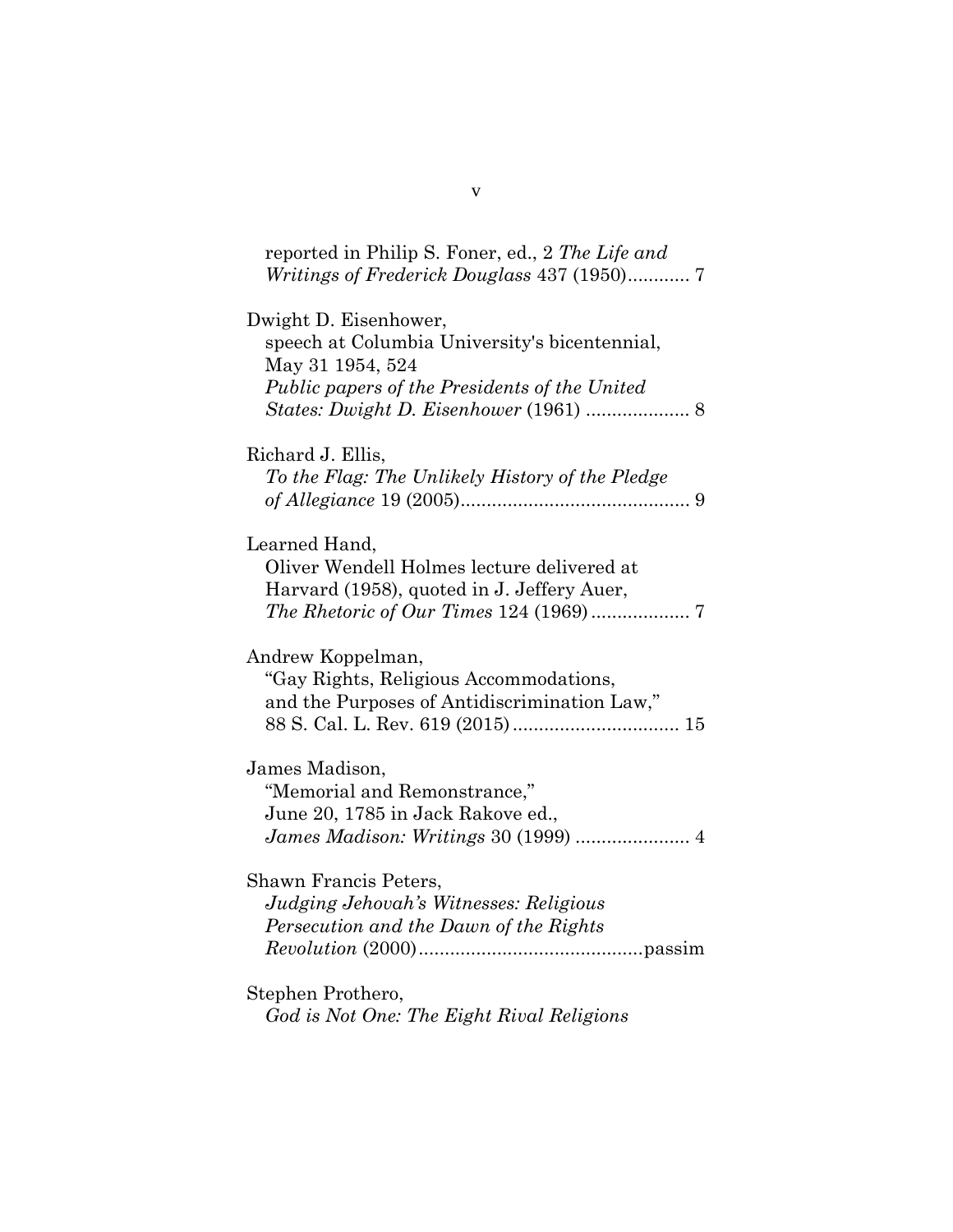| Jean-Jacques Rousseau,<br>On Social Contract 131 [1962] (Roger D. Masters |  |
|---------------------------------------------------------------------------|--|
| William L. Rowe,<br>"Agnosticism" in Edward Craig ed. Routledge           |  |
| Michael Shermer,                                                          |  |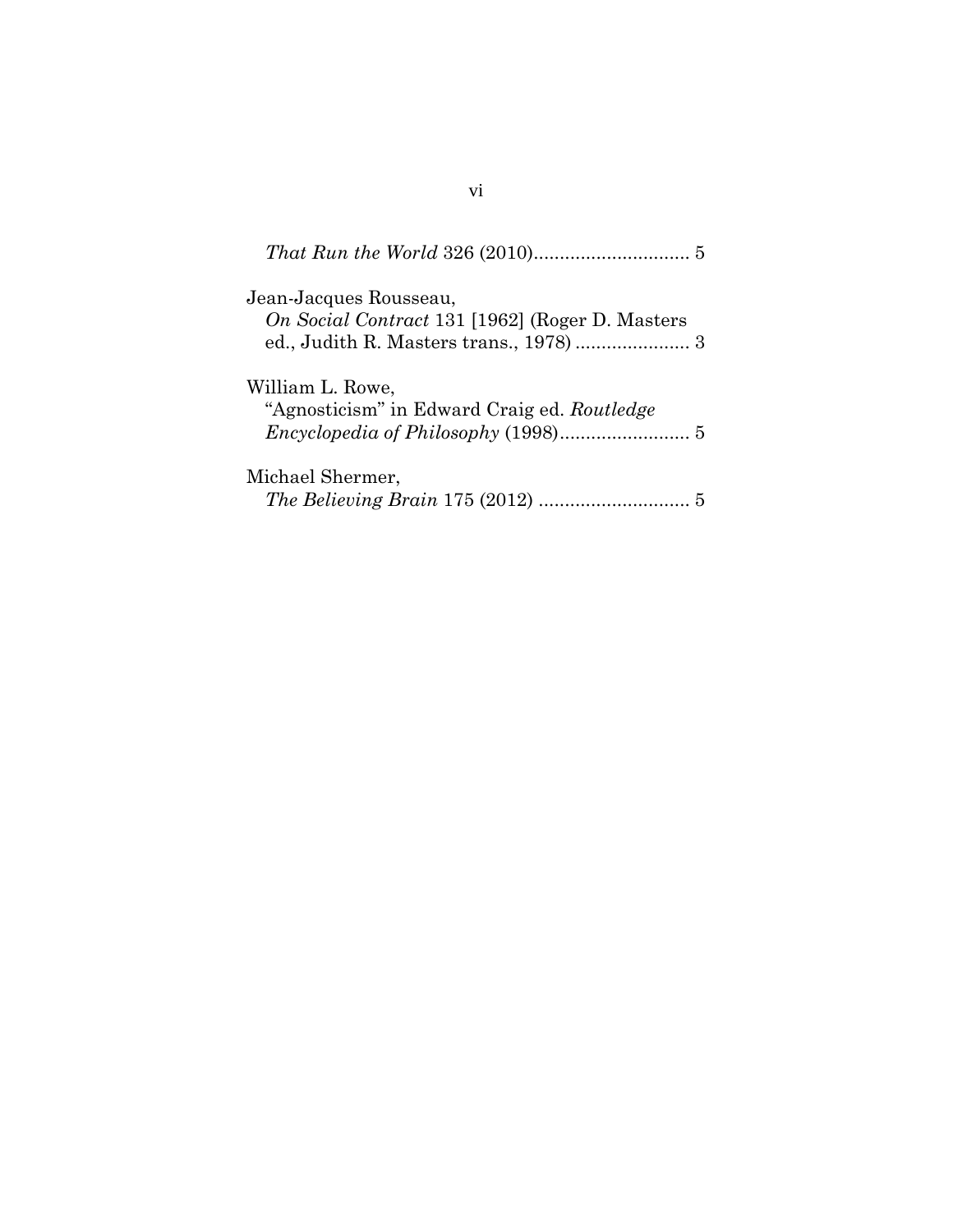#### **INTEREST OF AMICUS CURIAE**

Independence Law Center is a non-profit, civil rights law firm seeking to promote the ability of persons to live freely while following their deeply held convictions. The Law Center observes a diminishing respect for the diversities within our society, with the risk that those with certain disfavored beliefs will be disqualified from enjoying full participation within the economic and professional life of our social order.<sup>1</sup>

 $\overline{a}$ 

<sup>1</sup> Consistent with this Court's Rule 37.6, *amicus curiae* state that this brief was not authored in whole or in part by counsel for any party, and no person or entity other than amicus and their counsel made a monetary contribution to the preparation or submission of this brief. In accordance with this Court's Rule 37.2, all parties were timely notified of the amicus' intent to file this brief, and correspondence consenting to the filing of this brief by all parties has been submitted to the Clerk.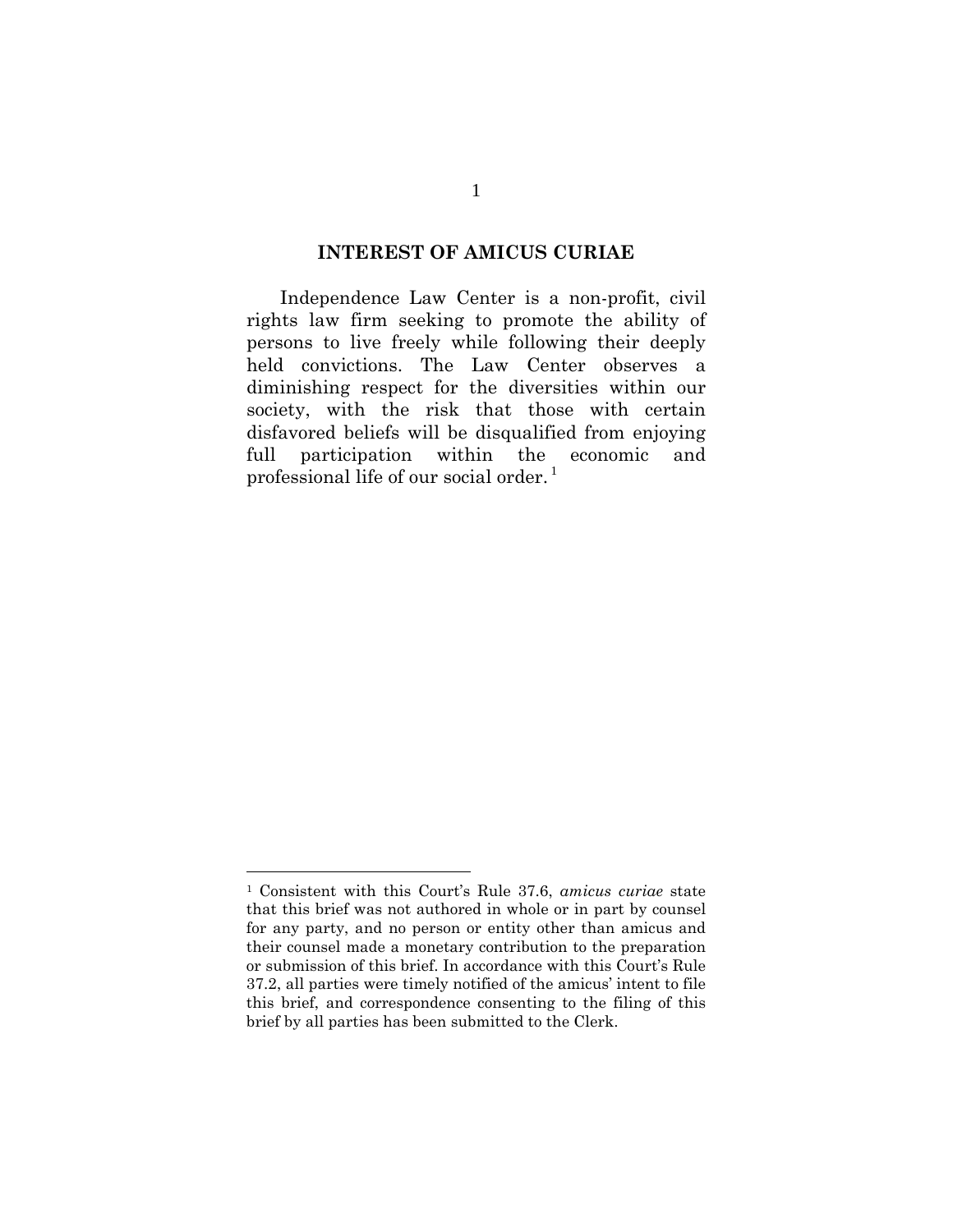### **INTRODUCTION**

Ours is a nation with millions of citizens whose everyday activities are conducted with an eye toward the eternal; citizens who hold to the conviction that their every action matters to the quality of their everlasting existence. Their backgrounds are as varied as their faith traditions, be they Muslim, Christian, Hindu, Jewish, or Buddhists, to name just a few. Our government traditionally has welcomed varied beliefs and has historically avoided forcing citizens to violate their conscience concerning such beliefs. However, our liberal pluralism is in jeopardy if our First Amendment can no longer be relied upon to protect our convictions and expression from official control and coercion.

Affirming the Colorado Court of Appeals' ruling will cause grave and lasting harm to this nation's pluralism. But reversing that decision will help to restore a level of civility and greater tolerance of varied opinions and convictions held by reasonable people of goodwill. This Court should choose indeed, the First Amendment requires it to choose the road that respects our pluralistic tradition, affirms the freedom of citizens to live out their beliefs, and preserves the space that we all need to live together civilly, even in the midst of disagreements on deeply important matters.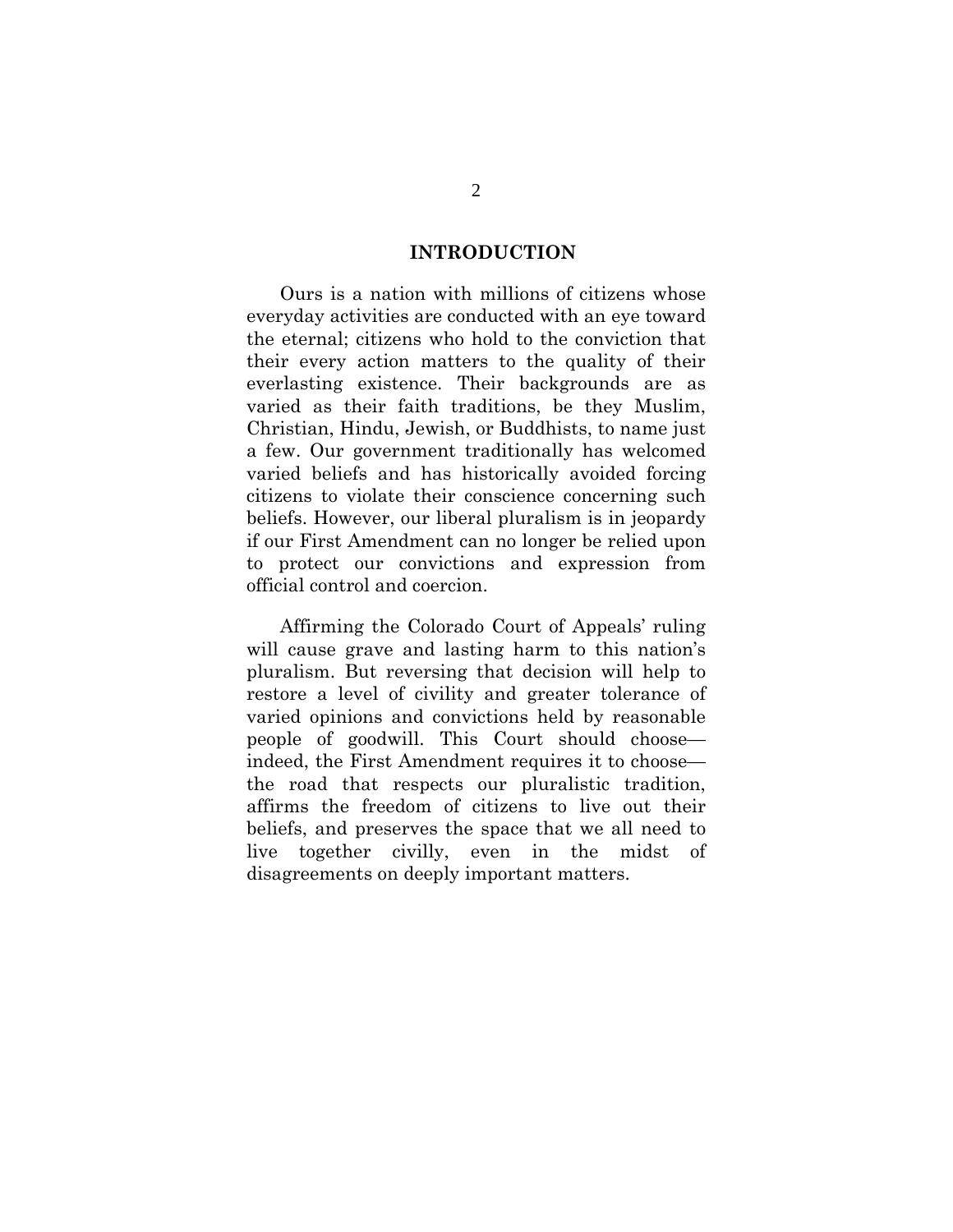#### **SUMMARY OF ARGUMENT**

The Court should reverse the court of appeals for three reasons in addition to those emphasized in Petitioners' brief.

First, a primary purpose of the First Amendment is to guard against silencing unpopular expression. Second, the Court's quick turnabout from *Minersville Sch. Dist. v. Gobitis*, 310 U.S. 586 (1940), to *West Virginia Bd. of Educ. v. Barnette*, 319 U.S. 624 (1943), is testimony to the principle that the First Amendment is designed to protect against government marginalization of minority beliefs, especially when they refuse to affirm majority expression. Finally, the Court's recent precedent recognizes the power of its decisions to shape thinking in a way that can safeguard these principles.

#### **ARGUMENT**

**I. This Court's precedent and the nation's traditions demonstrate that one of the core functions of the First Amendment is to guard against government marginalization and silencing of unpopular expressions of conscience.** 

Jean-Jacque Rousseau famously endorsed the principle that "[i]t is impossible to live in peace with people whom one believes are damned." Jean-Jacques Rousseau, *On Social Contract* 131 [1962] (Roger D. Masters ed., Judith R. Masters trans., 1978). Due to legal protections and a tradition valuing dissent, our nation largely has proved an enduring exception to Rousseau's thesis. Conscience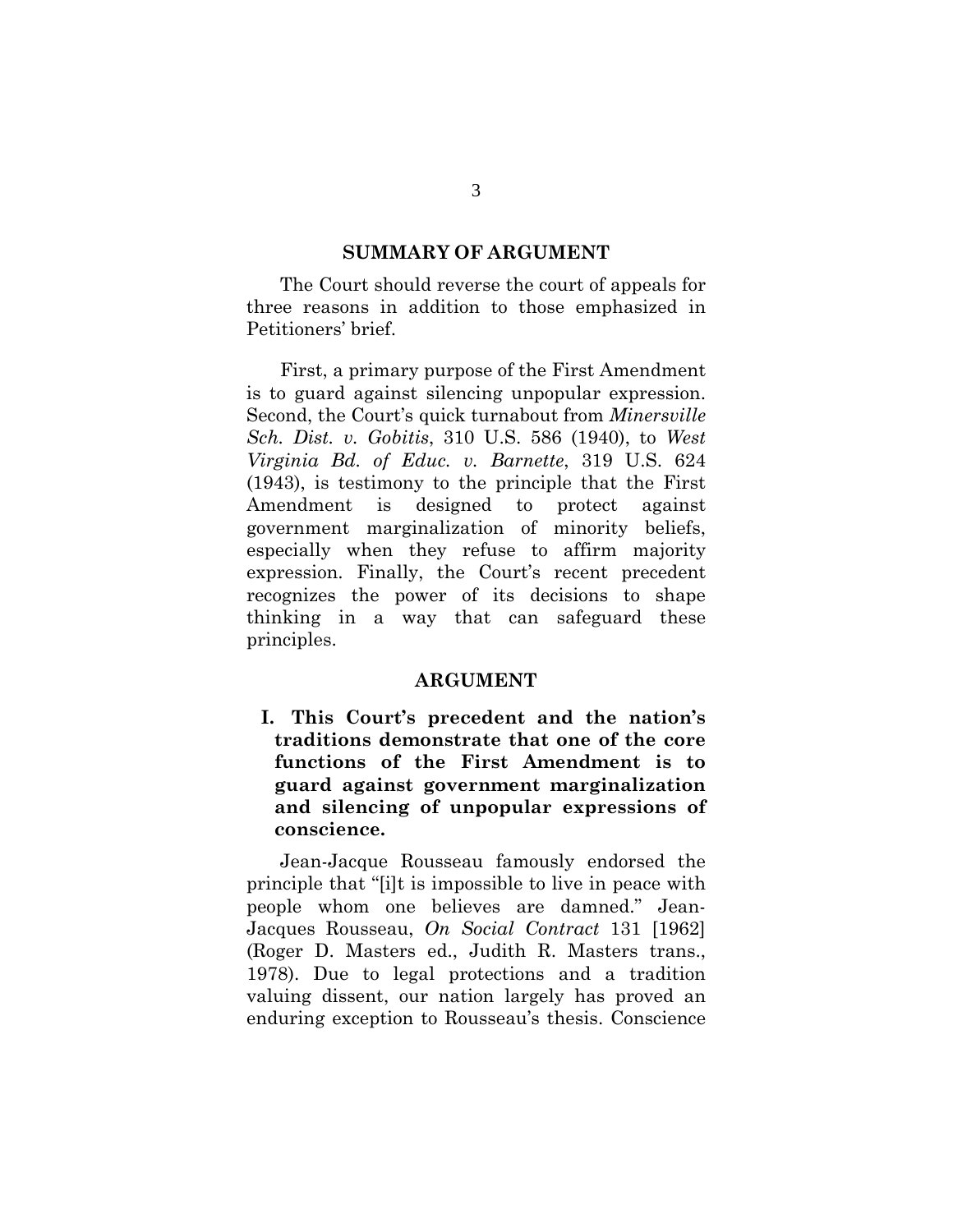accommodation has been fundamental to the nation's ongoing peace and freedom, allowing the cohesion of *e pluribus unum*, not despite but rather because of a tradition of civil respect and protection of profound differences of individual convictions.

No strangers to Rousseau's maxim, the framers of the Bill of Rights were mindful of the challenge Rousseau's observation posed even as they were dedicated to make the principle of protections for differences in belief a keystone for national cohesion rather than viewing them as harbingers of chaos. Several years prior to Congress's presentation of the Bill of Rights to the several states for ratification, one of the principal authors of the First Amendment, James Madison, observed:

> The Religion then of every man must be left to the conviction and conscience of every man; and it is the right of every man to exercise it as these may dictate. This right is in its nature an inalienable right. It is inalienable, because the opinions of men, depending only on the evidence contemplated by their own minds cannot follow the dictates of other men; It is inalienable also, because what is here a right toward men, is a duty toward the Creator. It is the duty of every man to render to the Creator such homage as he believes acceptable to him.

James Madison, "Memorial and Remonstrance," June 20, 1785 in Jack Rakove ed., *James Madison: Writings* 30 (1999). Three concepts Madison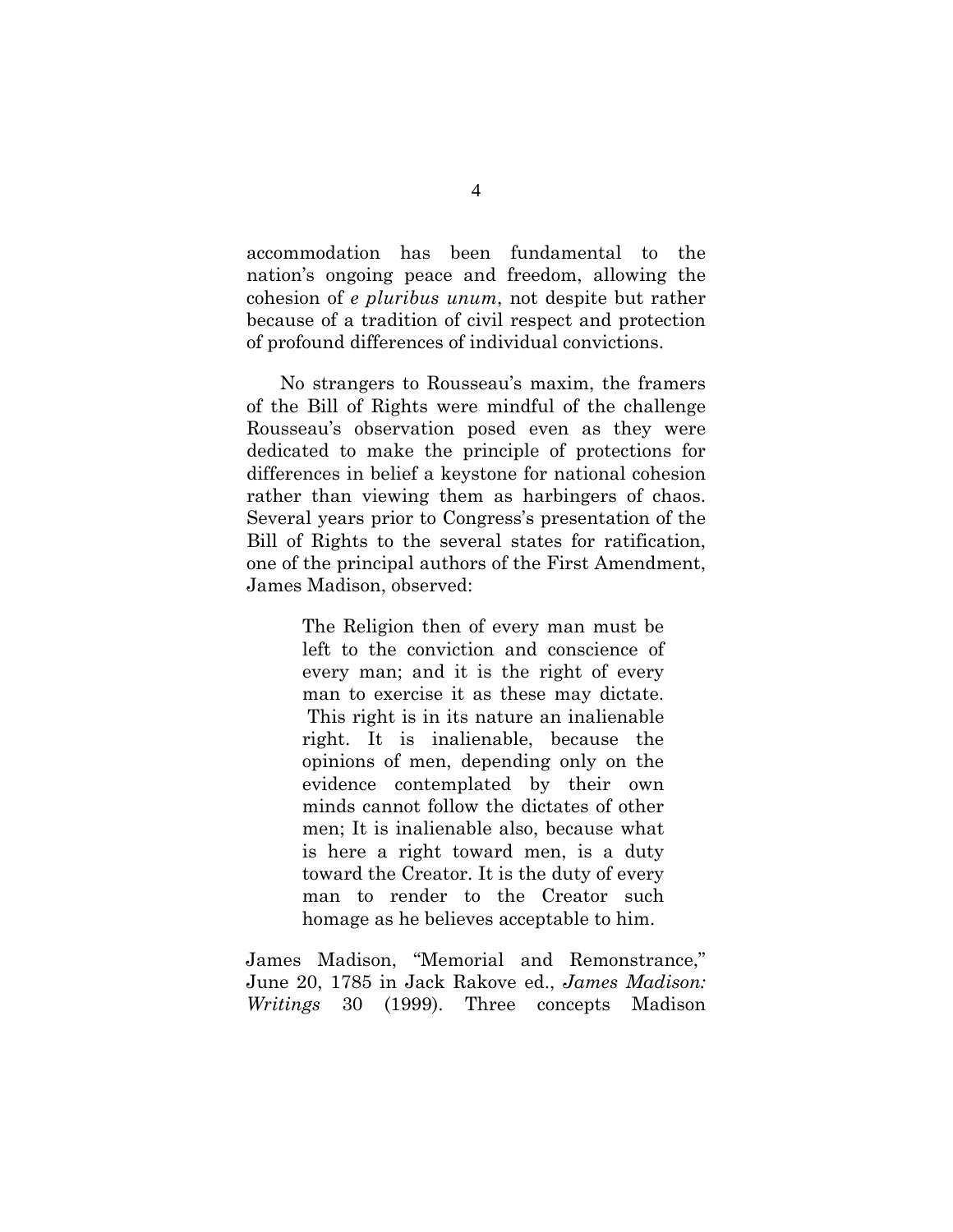advances in this passage are important for consideration here.

First is the acceptance of the notion that religious difference must be presumed as even the absence of theological belief is a theological position. Atheism and agnosticism, after all, are religious convictions as well, sometimes equally fervently held.2

Second is the imperative conviction that the conscience of every person is a sacrosanct aspect of their being—as Madison characterizes it, "inalienable"—not only in the sense that it is basic to humans but also that it is an inevitable condition of being.

Third is recognition that religious conscience is foundational because many hold the conviction that their actions have consequences for their temporal *and* eternal being—that their character in this world is defined by acting in accordance with such beliefs *and* that their eternal salvation depends upon them so doing. But what is most notable is that Madison saw freedom of conscience as a positive right to be guarded, as it served as a basic social adhesive rather than threatening the cohesiveness of our social order.

 $\overline{a}$ 

<sup>2</sup> *See*, *e.g.*, Michael Shermer, *The Believing Brain* 175 (2012) (on atheism); Stephen Prothero, *God is Not One: The Eight Rival Religions That Run the World* 326 (2010) (same); William L. Rowe, "Agnosticism" in Edward Craig ed. *Routledge Encyclopedia of Philosophy* (1998) (on agnosticism).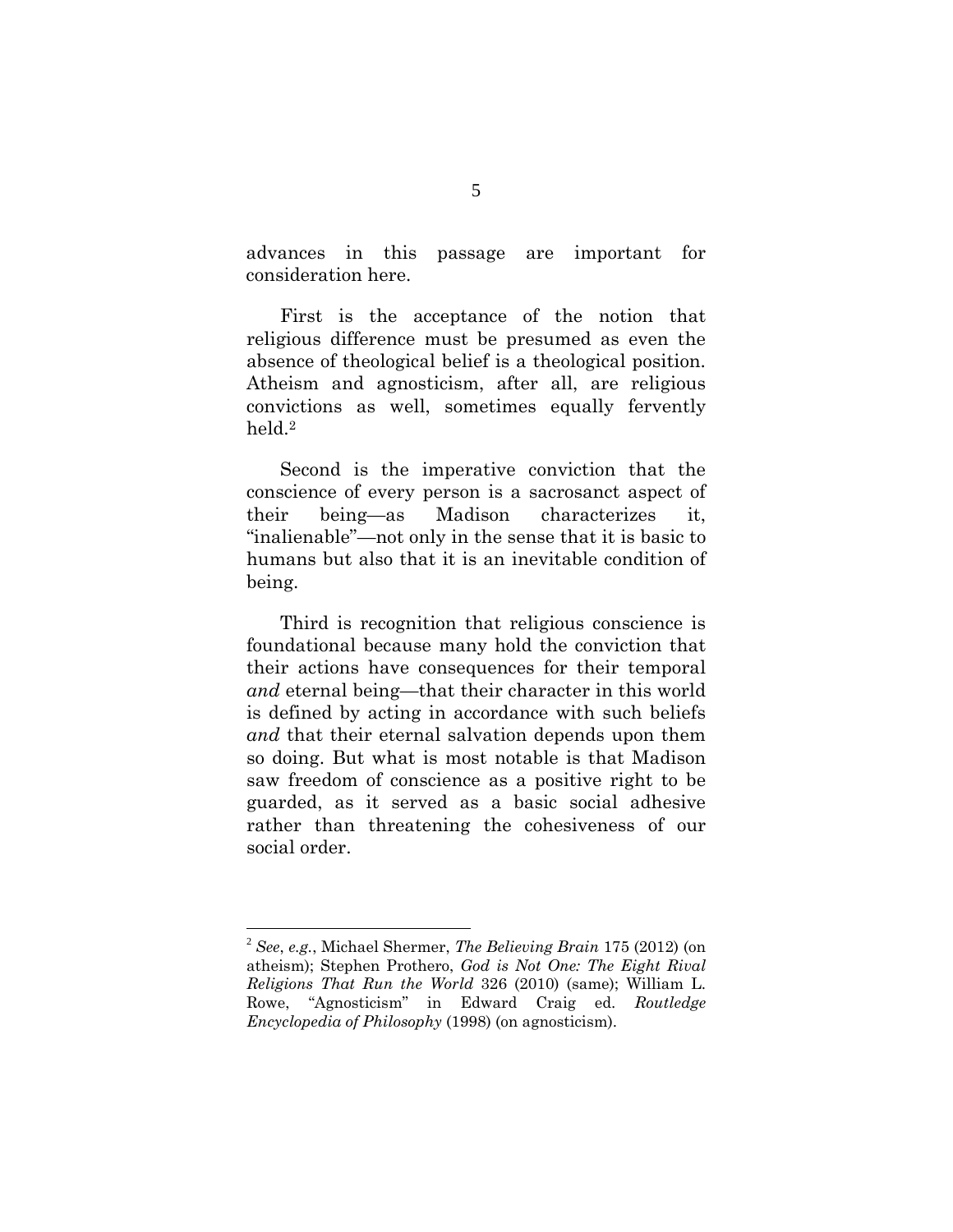This was so in Madison's time; it is so now. While the "fixed star in our constitutional constellation" will no doubt rightfully be oft-invoked during briefing in this case, Justice Jackson's observation in *Barnette*, 319 U.S. at 642, demonstrates the endurance and centrality of Madison's concern as a bellwether for the health of our body politic.

> We can have intellectual individualism and the rich cultural diversities that we owe to exceptional minds only at the price of occasional eccentricity and abnormal attitudes. When they are so harmless to others or to the State as those we deal with here, the price is not too great. But freedom to differ is not limited to things that do not matter much. That would be a mere shadow of freedom. *The test of its substance is the right to differ as to things that touch the heart of the existing order*.

*Id.* at 641-42 (emphasis added). Always central to this test is whether it is allowable that government action "invades that sphere of intellect and spirit which it is the purpose of the First Amendment of our Constitution to reserve from all official control." *Id*. at 642. That test, and the civility with which this Court ought to teach us through its example, are at stake in this case.

Government marginalization of unpopular expressions of conscience is an evil guarded against from the founding to the present and noted by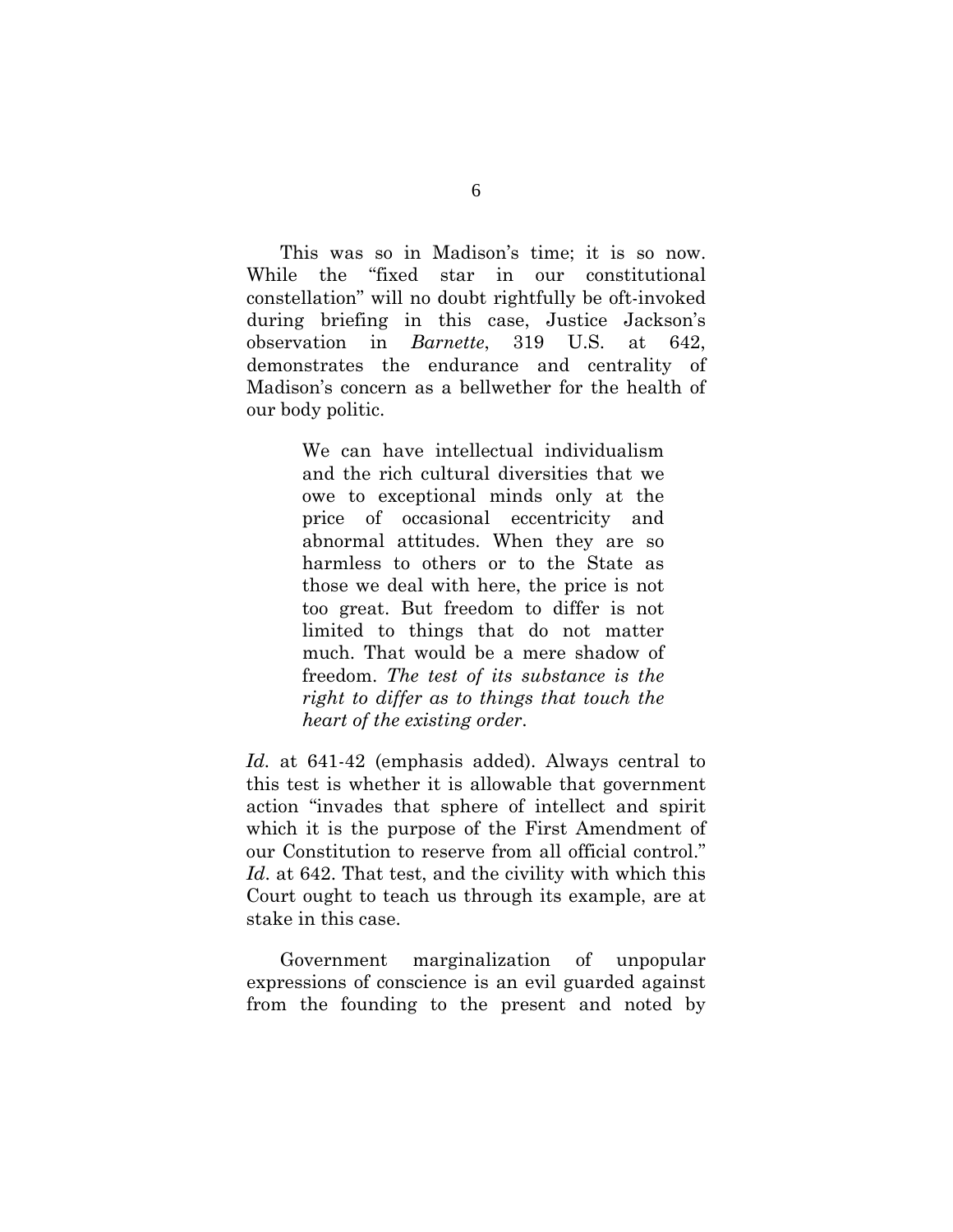thinkers who are as diverse in their ideological beliefs as they are united in their conviction regarding the sanctity of convictions.

Respect for dissent is an American ideal, despite its difficulties:

> If there is no struggle there is no progress. Those who profess to favor freedom and yet deprecate agitation . . . want the ocean without the awful roar of its many waters. This struggle may be a moral one, or it may be a physical one, and it may be both moral and physical, but it must be a struggle. Power concedes nothing without a demand. It never did and it never will.

Frederick Douglass, "West India Emancipation", speech delivered at Canandaigua, New York (August 4, 1857), reported in Philip S. Foner, ed., 2 *The Life and Writings of Frederick Douglass* 437 (1950). The dangers of ending dissent are greater than gaining uniformity. "In the end it is worse to suppress dissent than to run the risk of heresy." Learned Hand, Oliver Wendell Holmes lecture delivered at Harvard (1958), quoted in J. Jeffery Auer, *The Rhetoric of Our Times* 124 (1969).

As an American ideal, dissent should never be viewed as disloyal to our shared goals. "Here in America we are descended in blood and in spirit from revolutionaries and rebels—men and women who dared to dissent from accepted doctrine. As their heirs, may we never confuse honest dissent with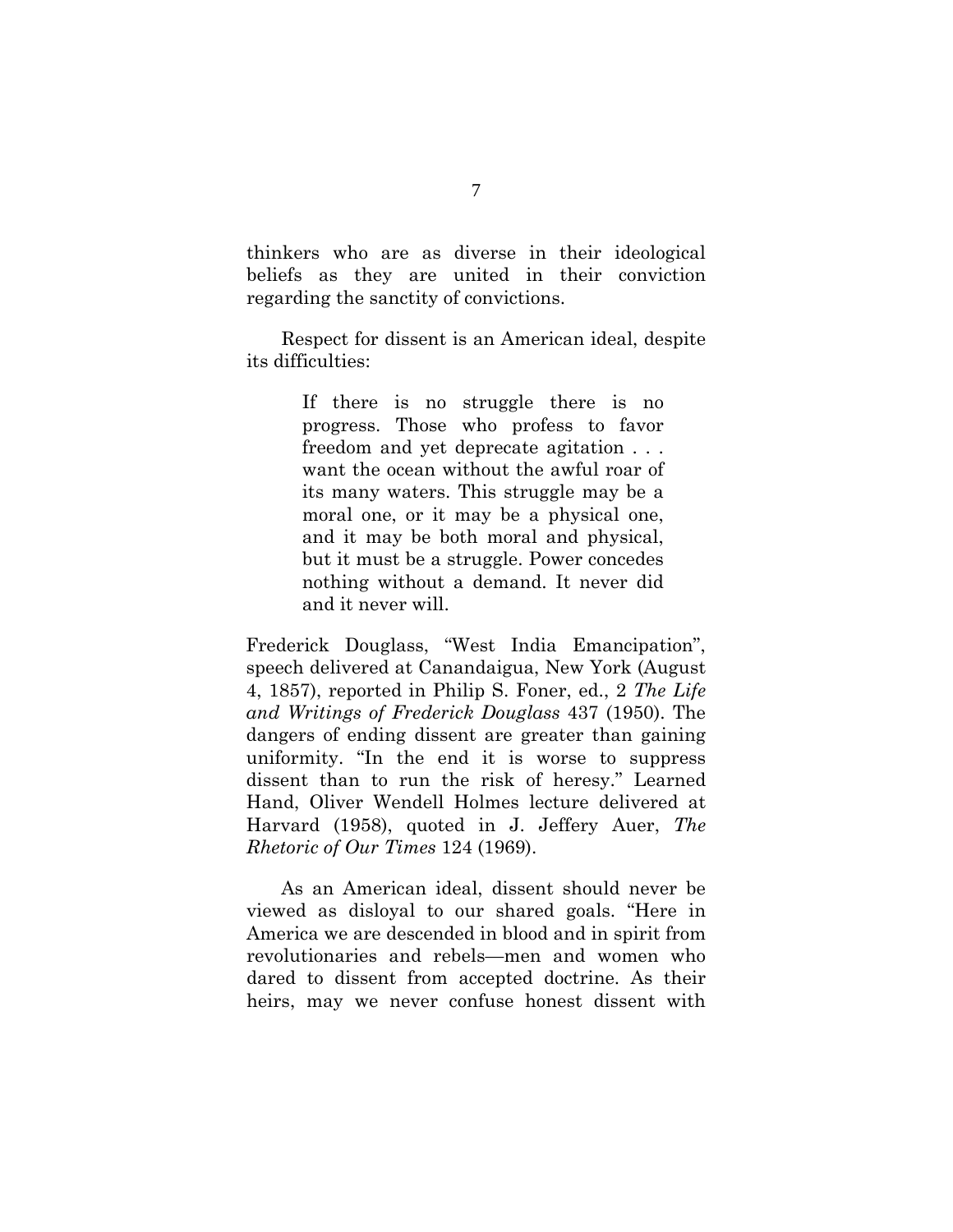disloyal subversion." Dwight D. Eisenhower, speech at Columbia University's bicentennial, May 31 1954, 524 *Public papers of the Presidents of the United States: Dwight D. Eisenhower* (1961). In the absence of dissent, we are left with only the most dangerous forms of tyranny. "Those who begin coercive elimination of dissent soon find themselves exterminating dissenters. Compulsory unification of opinion achieves only the unanimity of the graveyard." *Barnette*, 319 U.S. at 641.

These testimonies are not mere aphorisms. Their observations stand as a central reason for this Court's First Amendment jurisprudence. As discussed below, this concern for the minority position is fundamental to the First Amendment and is a reason why this Court must reverse the decision of the Colorado Court of Appeals.

## **II. The contrast between the** *Gobitis* **and**  *Barnette* **decisions confirm the centrality of dissent to First Amendment protections and the health of our public discourse.**

*Barnette*, rightly understood, is the legacy of two cases, not one. From this, we learn the danger of enforcing uniformity. The story must take account of the Supreme Court's astonishing about-face: The Court rejected a challenge to compelled flag salutes in 1940, in *Gobitis* before affirmatively embracing the identical claim in *Barnette* three years later.3

 $\overline{a}$ 

<sup>&</sup>lt;sup>3</sup> For a more complete history, see Shawn Francis Peters, *Judging Jehovah's Witnesses: Religious Persecution and the Dawn of the Rights Revolution* (2000).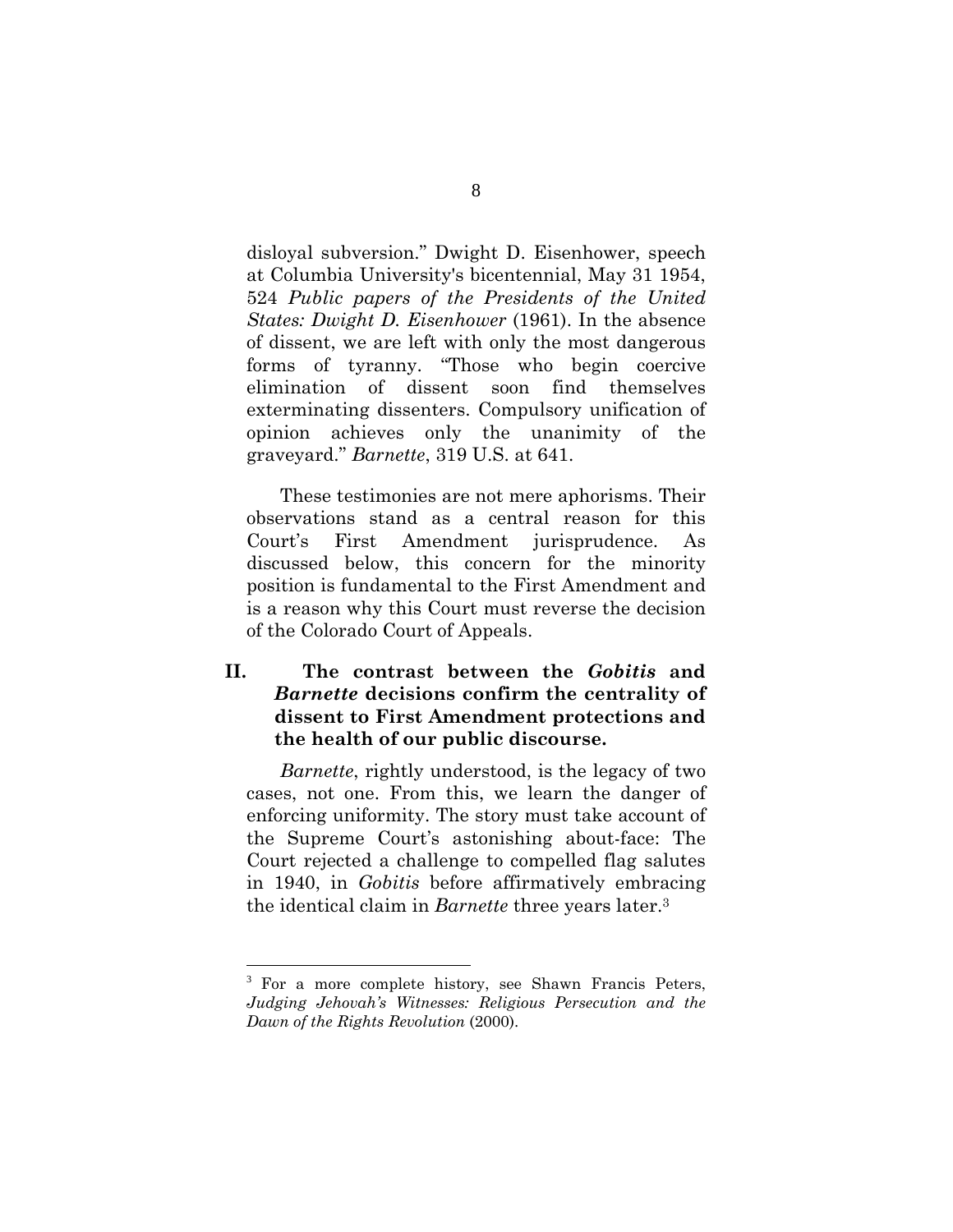The Minersville school board required all teachers and children to pledge allegiance to the American flag at the beginning of each school day. *Gobitis*, 310 U.S. at 591. The pledge was not a new idea. It started in 1892 as a patriotic way to celebrate the 400th anniversary of Columbus's discovery of America. *See* Richard J. Ellis, *To the Flag: The Unlikely History of the Pledge of Allegiance* 19 (2005). Congress declared the day a national holiday (hence Columbus Day) and eventually codified the pledge, with these familiar words: "I pledge allegiance to the flag of the United States of America and to the Republic for which it stands, one Nation indivisible, with liberty and justice for all." Act of June 22, 1942, Pub. L. No. 77-623, §7, 56 Stat. 377, 380. Congress would not add the words "under God" until 1954. Act of June 14, 1954, Pub. L. No. 83-396, 68 Stat. 249. The pledge, as initially conceived, was both verbal and physical. As the students recited the words, the exercise required them to extend their right hand from their heart outward and up toward the flag. *See* Sec. 7, 56 Stat. at 380; *see also* Peters, *supra*, at 25 (discussing this "military-style salute" given during the pledge).

By the 1930s, this ceremony posed a problem for Jehovah's Witnesses, a faith originating in Pennsylvania in the 1800s. *See* Peters, *supra*, at 28- 29. In 1935, its leader, Joseph Rutherford, gave a speech at their national convention, encouraging adherents not to participate in flag-salute ceremonies. *See id*. at 25. As he saw it, pledging fealty to anything but God—whether the object be a country, a leader, or a secular symbol—violated the Bible. *See id*. at 25-26.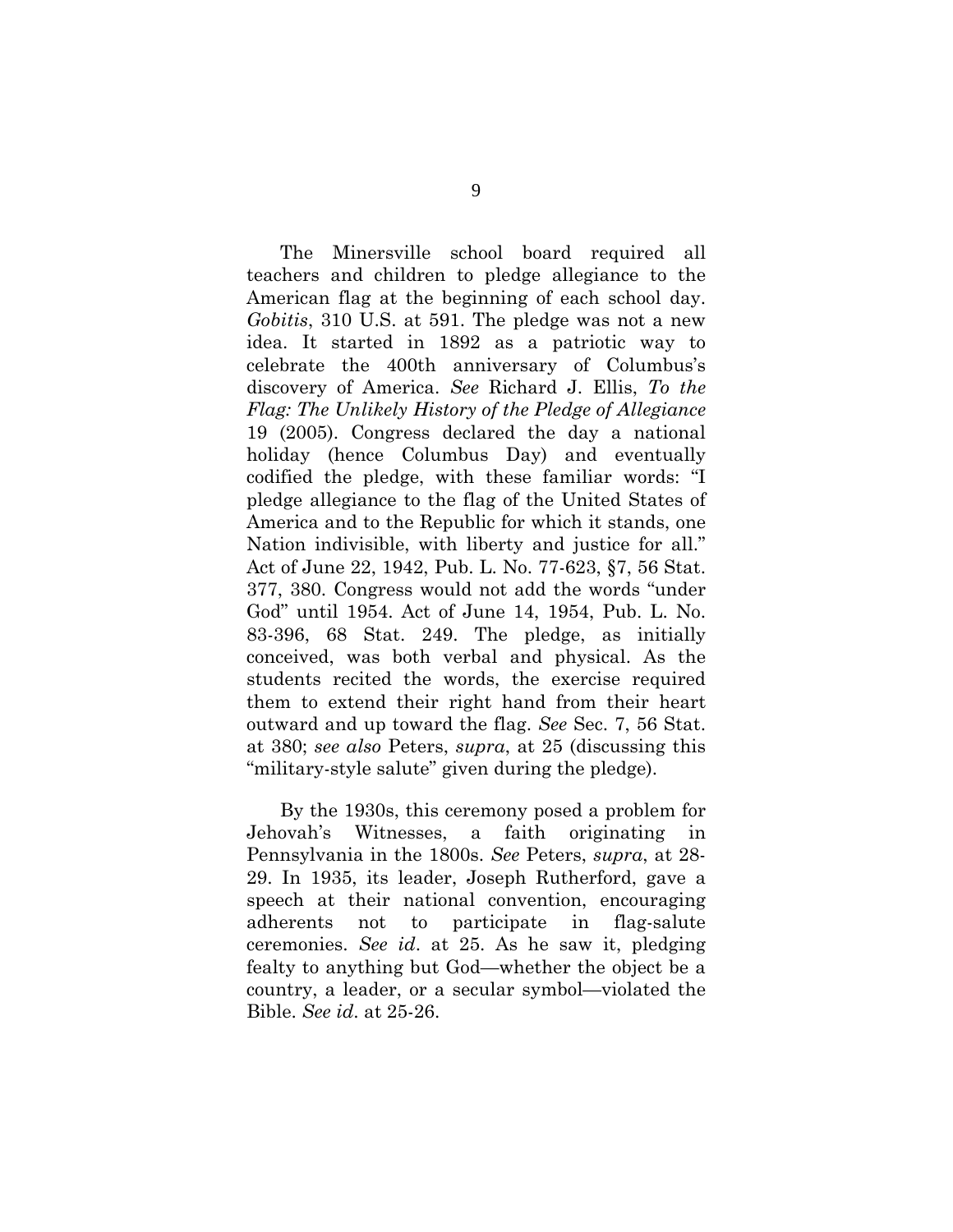Consistent with Rutherford's teachings, the children in the Gobitis family chose not to participate in the flag-salute ceremony required by the Minersville school board. *See id*. The school board reacted by expelling Lillian Gobitis (age twelve) and her brother, William (ten). *See Gobitis*, 310 U.S. at 591. Their father sued the school board, its members, and the superintendent in federal district court. *See* Peters, *supra*, at 37-39. The district court, *Gobitis v. Minersville Sch. Dist.*, 24 F. Supp. 271, 272 (E.D. Pa. 1938), and the Third Circuit, *Minersville Sch. Dist. v. Gobitis*, 108 F.2d 683 (3d Cir. 1939), granted the Gobitis family relief, invoking the free-exercise guarantee of the First Amendment and permitting the children to return to school. The Supreme Court, however, upheld the compelled flag requirement in an 8-1 vote.

Not only did the decision cause problems for the Gobitis family, it was worse for other Jehovah's Witnesses across the country. Many Minersville residents led a boycott of the Gobitis grocery store. *See* Peters, *supra*, at 70-71. Thanks to the willingness of the state police to stand guard, no violence or destruction of the store resulted. *See id*. at 70. After several months, business for the most part returned to normal. *See id*. at 71.

The same was not true for Jehovah's Witnesses in other communities. As school boards across the country enacted mandatory flag-salute requirements, *see id*. at 164-65, Jehovah's Witnesses were put to the choice of sending their children to the local public schools and compromising their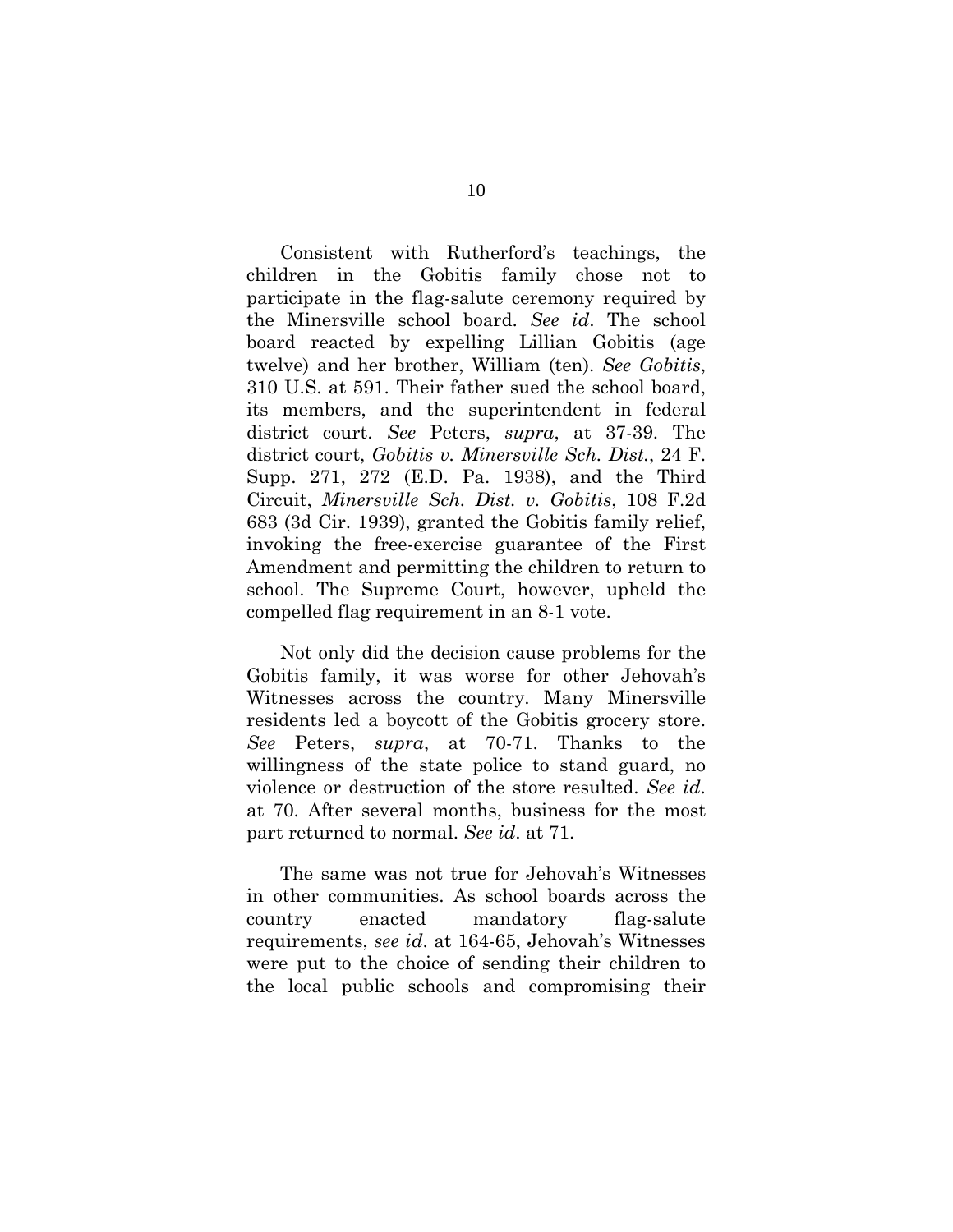religious beliefs or sending them to private schools. *See id*.

Making matters more difficult for Jehovah's Witnesses was the first peacetime draft in American history, launched in September 1940 and ramped up after the attack on Pearl Harbor in December 1941. *See* Selective Training and Service Act of 1940, Pub. L. No. 76-783, 54 Stat. 885. Male Jehovah's Witnesses sought exemptions from conscription. *See*  Peters, *supra*, at 260-61. Jehovah's Witnesses' response to conscription did not sit well with draft boards across the country. Over the course of World War II, the government imprisoned 10,000 men who resisted conscription. *See id*. at 262. Forty percent of them were Jehovah's Witnesses. *See id*.

Jehovah's Witnesses' resistance to the flag salute and to the wartime draft, combined with the Supreme Court's stamp of constitutionality regarding compelled flag salutes in *Gobitis*, unleashed a wave of persecution with few rivals in American history. *Gobitis* was decided on June 3, 1940. In the first three weeks after the decision, there were hundreds of attacks against Jehovah's Witnesses across the country. *See id*. at 72-95 (discussing a series of these attacks). Between May and October 1940, the American Civil Liberties Union reported to the Justice Department, vigilantes attacked 1,488 Jehovah's Witnesses in 335 communities, covering all but four states in the country. *See id*. at 85 (and sources cited). Local law enforcement often did little to deter the attacks. *See id*. at 73. When a reporter asked one sheriff why, he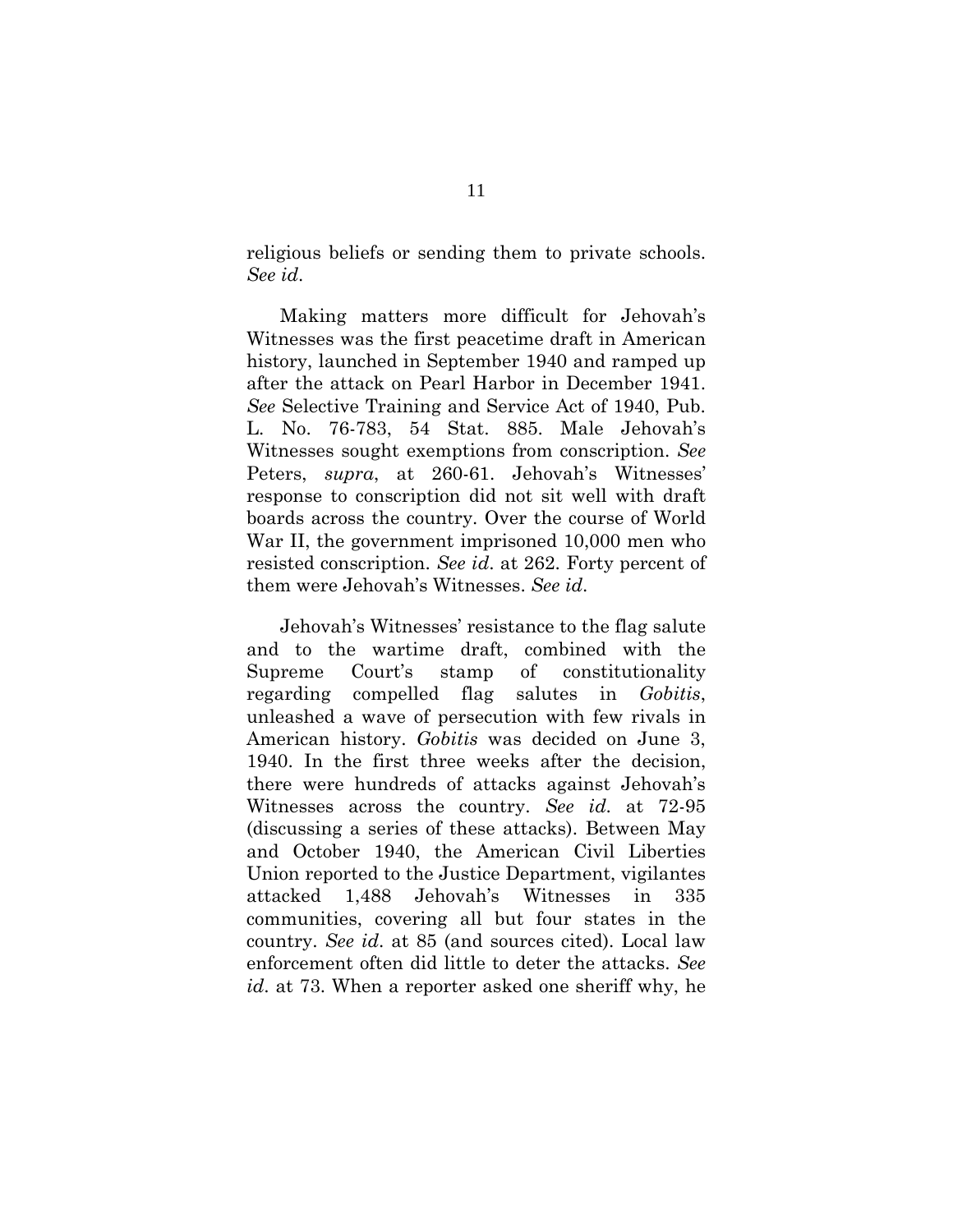answered, "They're traitors—the Supreme Court says so. Ain't you heard?" *Id*. at 84.

From the outset, *Gobitis* was not a popular decision in the press or the legal academy. Some 170 newspapers editorialized against it, and few favored it. *See id*. at 67. The New Republic and the ACLU criticized the decision fiercely—a noteworthy development because Justice Frankfurter, the author of *Gobitis*, had helped to found both organizations. *See id*. at 69. How, they thought, could one of their own, one of the great civil libertarians of the day, the defender of Sacco and Vanzetti, write such a decision?

The ACLU's director at the time, Roger Baldwin, wrote a letter to Joseph Rutherford, the Jehovah's Witnesses' leader, promising to help limit or overrule the decision, noting his "shock" that the Court had swept "aside the traditional right of religious conscience in favor of a compulsory conformity to a patriotic ritual." *Id*. "The language" of the decision, he added, "reflects something of the intolerant temper of the moment." *Id*.

*The New Republic* was tougher. It observed that the "country is now in the grip of war hysteria," creating the risk "of adopting Hitler's philosophy in the effort to oppose Hitler's legions." *Id*. (recounting coverage in *The New Republic*). The magazine even compared the decision to one by a German court punishing Jehovah's Witnesses who refused to honor the Nazi salute, saying it was "sure that the majority members of our Court who concurred in the Frankfurter decision would be embarrassed to know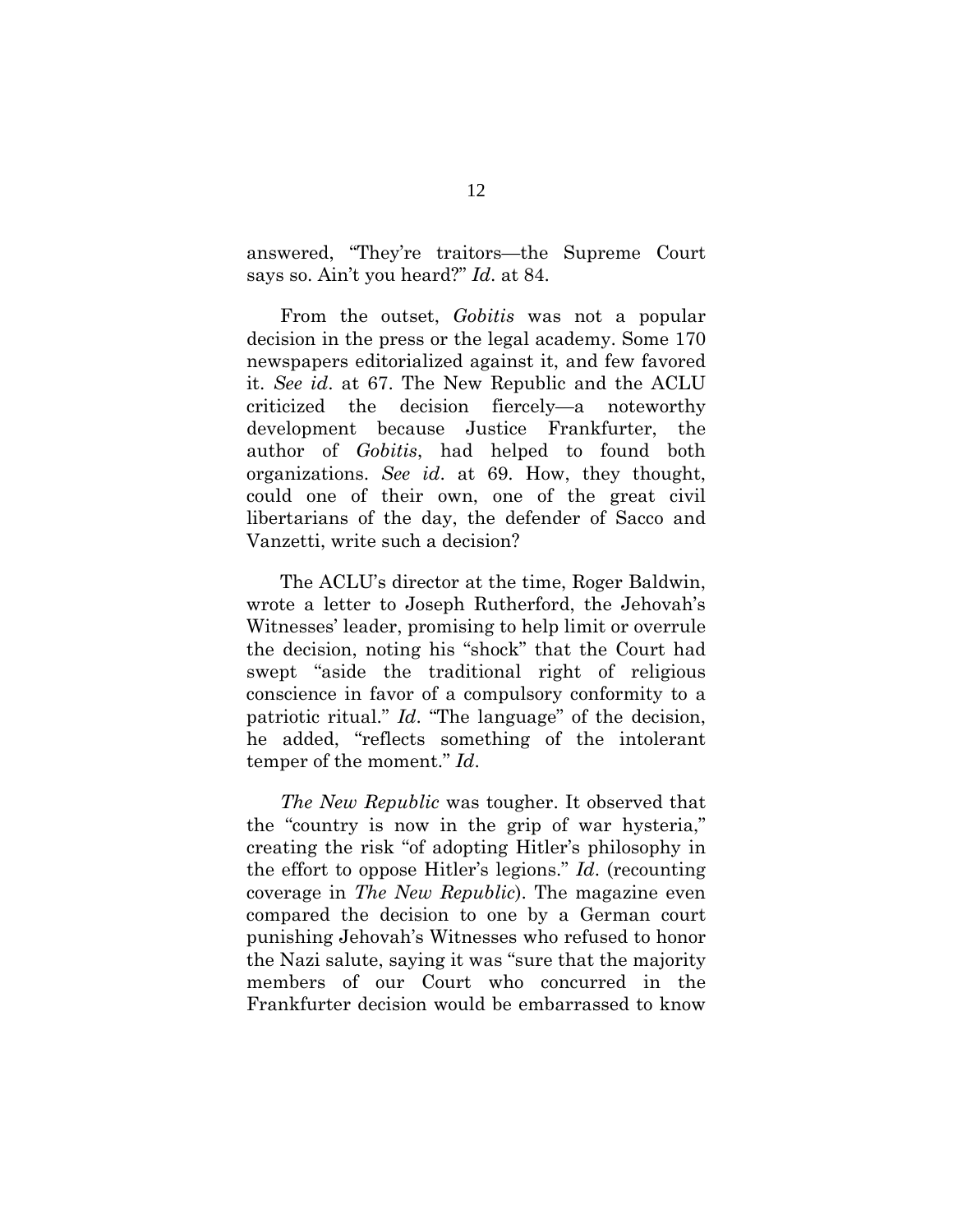that their attitude was in substance the same as that of the German tribunal." *Id*. This characterization of the *Gobitis* decision remains and is likely the reason for its quick rejection.

In *Barnette*, the Court restored freedom of conscience. On June 14, 1943—Flag Day, as it happened—the Court held that compelled flag salutes could not be reconciled with the free-speech requirements of the First Amendment. *See Barnette*, 319 U.S. at 624, 642. The 6-3 majority opinion contains one of the most memorable lines in American constitutional history: "If there is any fixed star in our constitutional constellation, it is that no official, high or petty, can prescribe what shall be orthodox in politics, nationalism, religion, *or other matters of opinion* or force citizens to confess by word or *act* their faith therein." *Id*. (emphasis added). Of course, proscribing orthodoxy *in other matters* by force of act is precisely what is at issue in this case. This Court should continue to follow the wisdom of *Barnette* rather than retreat to the majoritarian danger of *Gobitis*.

To use government power and the courts to enforce such compulsion, as the State of Colorado has done, is to needlessly penalize people of faith, to wound the country's long tradition of celebrating and protecting religious exercise, and to undermine the pluralism that motivated our country's founding as reflected in its continuing protection of dissenting viewpoints. This Court should rule for petitioner and safeguard the right of all people to exercise their deeply held convictions, in this case ensuring the petitioner the freedom not to provide services that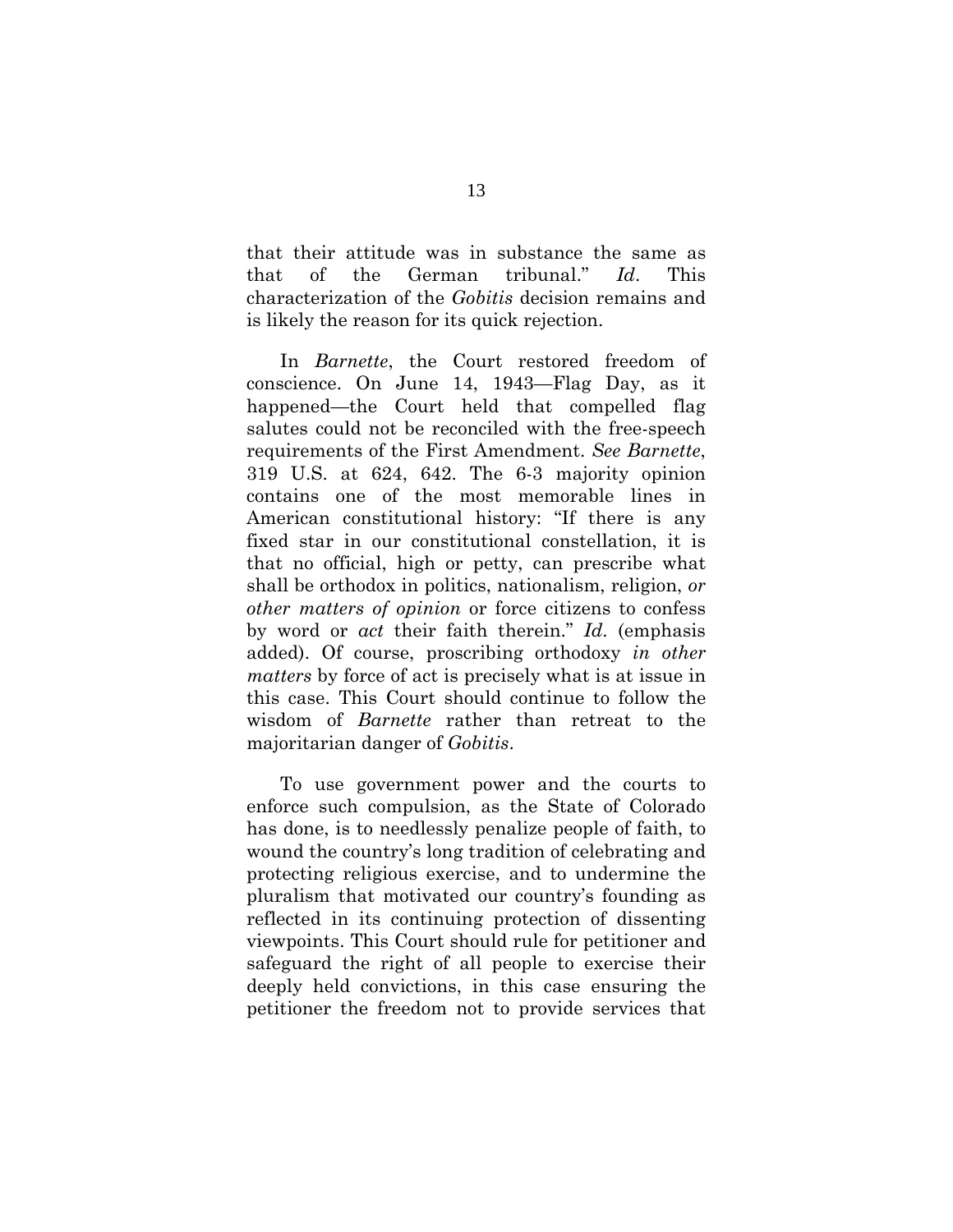would constitute forced expression concerning a matter of public debate.

## **III. This Court should use this opinion to teach the importance of protecting minority views rather than punishing them.**

In *Obergefell v. Hodges*, 135 S.Ct. 2584, 2606 (2015), this Court recognized: "Were we to uphold the challenged laws as constitutional, it would teach the Nation that these laws are in accord with our society's most basic compact." Years earlier, the *Barnette* majority similarly recognized this Court's power to influence the American public. And as mentioned above, a sheriff felt justified after *Gobitis*  in calling Jehovah's Witnesses "traitors" because "the Supreme Court says so." Peters, *supra,* 84. So too will the Court's disposition in this case intimately matter to American citizens who should feel comforted in the continued exercise of their belief, but as a result of the lower court's ruling, rightfully feel not only hated and marginalized but at great risk of punishment.

What will this Court's decision teach? A leading scholar regarding LGBTQ rights rightfully and eloquently phrases the issue as follows:

> It raises the question whether the millions of Americans with conservative religious views about sexuality have any legitimate place in American society. During the controversy over the Indiana RFRA, the New York Times, one of the world's most trusted newspapers, ran an editorial with the title: 'In Indiana, Using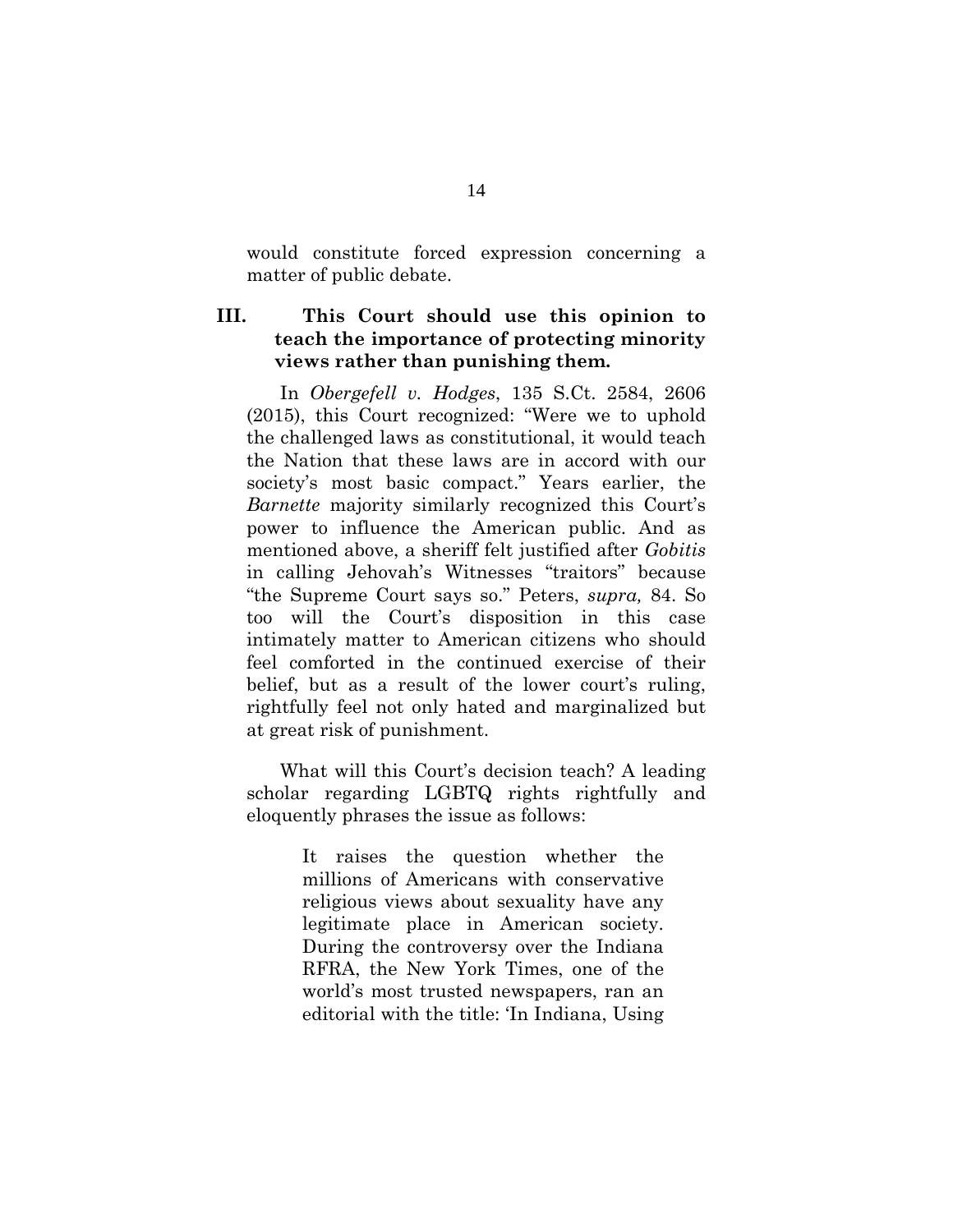Religion as a Cover for Bigotry.' The implicit assumption is that the objection to facilitating same-sex marriage isn't really religion at all, that it is a 'cover' for something else. The label of 'bigotry' is powerful medicine. It can fairly be applied to some sources of opposition to gay rights. Thugs who randomly attack gay people on city streets are not motivated by moral objections to their conduct. But there are also long-standing religious traditions that condemn samesex relationships, and adherence to those traditions can't fairly be equated with irrational hatred. The notion that religious conservatives are all consumed with a hateful compulsion to hurt gay people has been an effective rhetorical trope, but it unfairly stereotypes those it purports to describe—much like the vicious old notion of gay men as misogynistic, amoral sociopaths.

Andrew Koppelman, "Gay Rights, Religious Accommodations, and the Purposes of Antidiscrimination Law," 88 S. Cal. L. Rev. 619, 653 (2015) (notes omitted). The same scholar concludes: "Conservative Christians have good reason to fear becoming a despised outlier caste, like Jews in medieval Europe." But a reversal of the decision below would ensure that all citizens—including those who hold traditional beliefs about marriage will remain welcomed members of our body politic.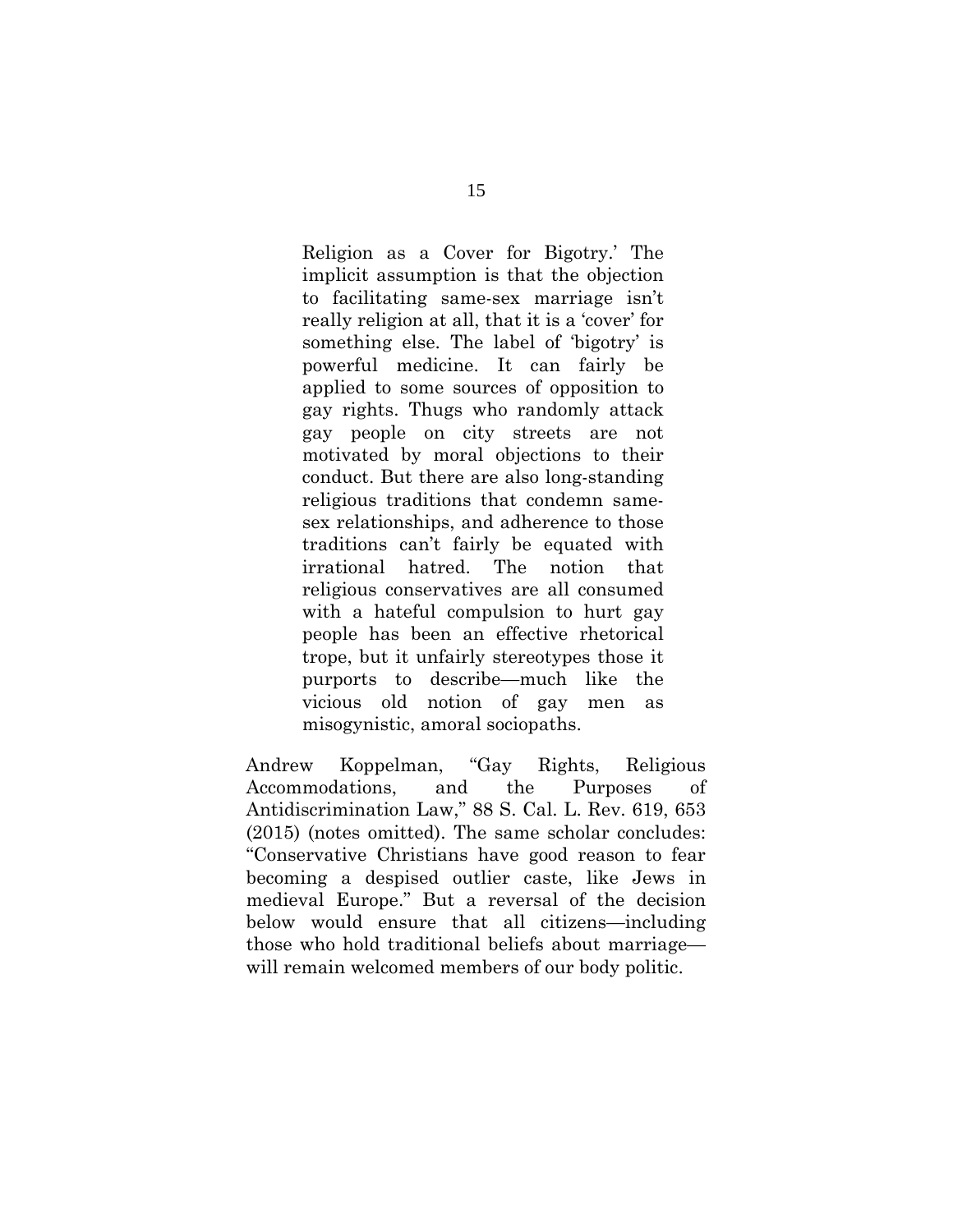This Court will continue to teach through its decision in this case. Will it teach that millions of faithful believers are not fit for the public square? Or will it tell the public that the First Amendment protects the freedom of persons to not only teach but also live out the "principles that are so fulfilling and central to their lives and faiths." *Obergefell*, 135 S.Ct. at 2607. If this Court chooses the latter course, it will make clear that freely exercising one's faith means the freedom to do so in the public square. To cabin that right otherwise by affirming the Colorado Court of Appeals, this Court will teach that people of sincere conviction, who seek to live their faith in every act they take, are unworthy of the uniform application of First Amendment protections of the "sphere of intellect and spirit which it is the purpose of the First Amendment of our Constitution to reserve from all official control." *Barnette*, 319 U.S. at 642.